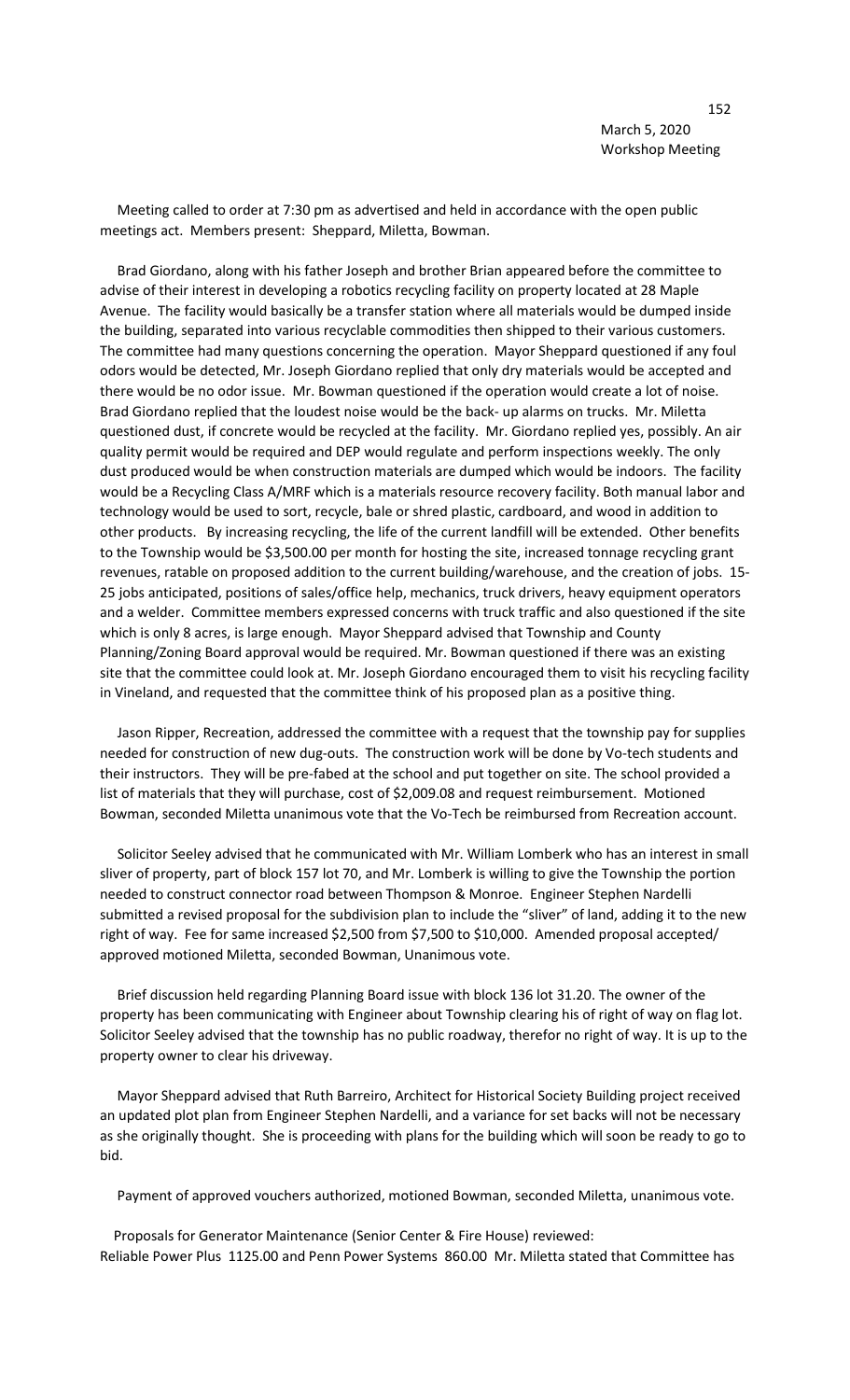March 5, 2020 **153** Continued

had a good experience with Reliable who is local and suggested that his agreement be renewed even though his cost is a little more, based on past history. Mayor Sheppard and Mr. Bowman concurred. Reliable Power Plus proposal accepted, motioned Miletta, seconded Bowman, unanimous vote.

 Quote for installation of gas lines and heater in commodities building received from Sieri Mechanical in the amount of \$2,300.00 approved, motioned Bowman, seconded Miletta, unanimous vote.

 $\overline{\phantom{a}}$  , and the contract of the contract of the contract of the contract of the contract of the contract of the contract of the contract of the contract of the contract of the contract of the contract of the contrac

 With no further business to discuss, meeting adjourned at 9:55 pm, Motioned Miletta, seconded Bowman.

Ruth Dawson, Clerk

 March 9, 2020 Regular Meeting

 Meeting called to order at 7:30 pm as advertised and held in accordance with the open public meetings act. Members present: Sheppard, Miletta, Bowman.

Following the pledge of allegiance, minutes of the February  $6<sup>th</sup>$ ,  $10<sup>th</sup>$  and  $13<sup>th</sup>$  meetings were approved, motioned Bowman, seconded Miletta. Reports for the month of February accepted, motioned Miletta, seconded Bowman, unanimous vote.

 Public hearing opened as advertised, Ordinance No. 2020-416, Providing for Construction of a Historical Society Building in and by the Township of Lawrence, County of Cumberland, NJ, Appropriating \$250,000 Therefore and Authorizing the Issuance of \$237,500 Bonds or Notes of the Township to Finance Part of the Cost Thereof. Mayor Sheppard advised that the Township would be constructing a steel building that would keep artifacts safe. There were no public questions or comments. Hearing closed, and the Ordinance adopted motioned Bowman, seconded Miletta, unanimous vote.

 Public hearing as advertised, Ordinance No. 2020-417, An Ordinance Providing for the Salaries and Wages for the Employees and Officers of the Township Of Lawrence opened. Mayor Sheppard advised that the ordinance provided for a 3% increase. Receiving no comments or questions, hearing closed, ordinance adopted motioned Miletta, seconded Bowman, unanimous vote.

 A third public hearing held, Property Tax Abatement Ordinance, No. 2020-418. No questions or comments received from the public. Hearing closed, ordinance adopted motioned Bowman, seconded Miletta, unanimous vote.

 Resolution 2020-28 Authorizing Emergency Temporary Appropriation in the amount of 460,802.01 due to delay in budget adoption, approved, motioned Miletta, seconded Bowman, unanimous vote.

 The 2020 Capital Budget was amended to include Improvements to Monroe Avenue \$35,000 and Municipal Owned Properties \$30,000, Resolution 2020-29 approved motioned Bowman, seconded Miletta, unanimous vote.

 Resolution 2020-30, Certified list for LOSAP 2019 benefit, total of \$22,025.00 approved, motioned Miletta, seconded Bowman unanimous vote.

 Inter-local Services Agreement between the Township of Lawrence and the Borough of Shiloh for Certified Recycling Coordinator Services Authorized motioned Bowman, seconded Miletta, Resolution 2020-31.